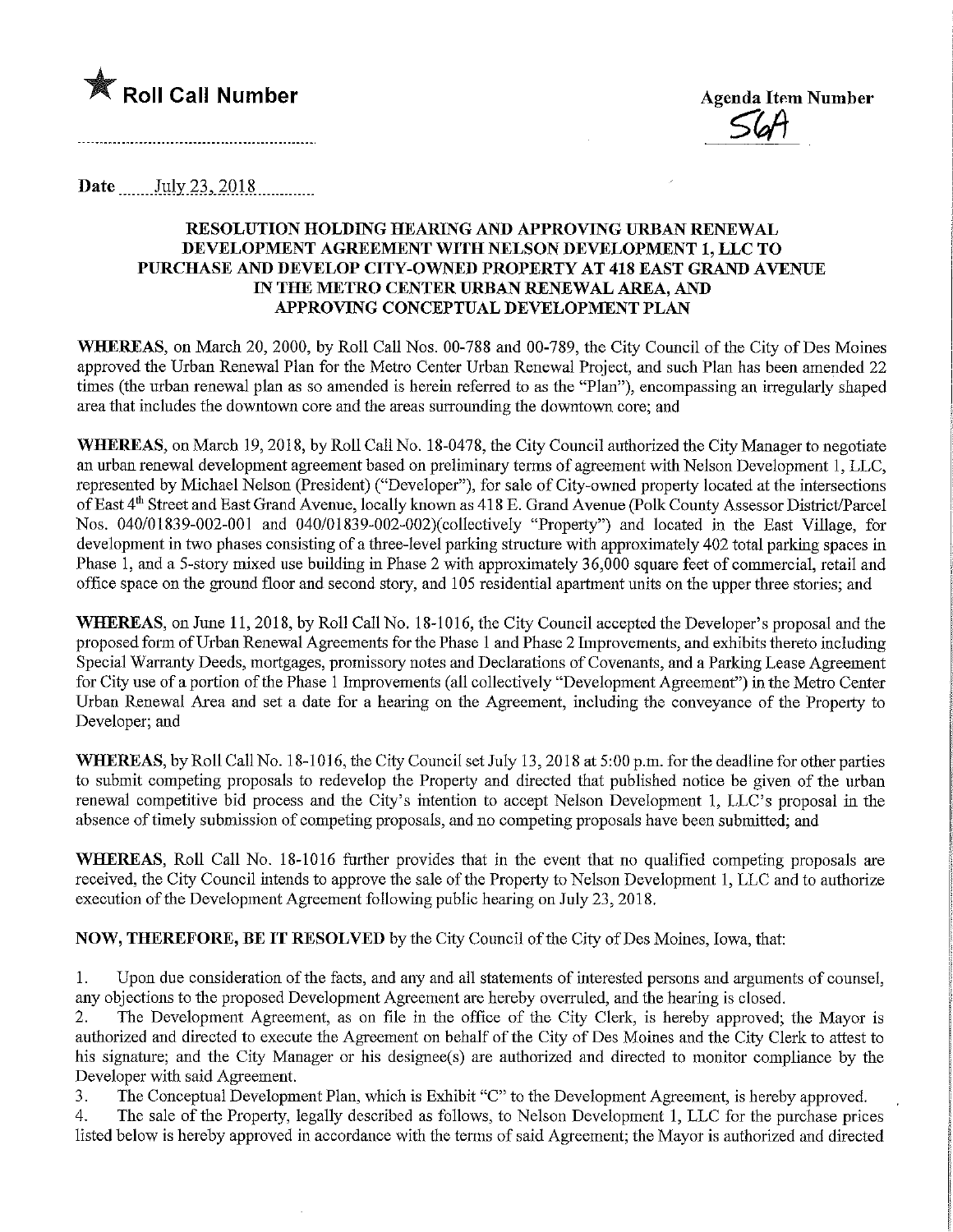# **The Roll Call Number** Agenda Item Number

 $56A$ 

Date July 23, 2018

to execute all necessary closing documents and Special Warranty Deeds conveying the Property on behalf of the City upon the satisfaction of all conditions to closing contained in said Agreement; and the City Manager or his designee(s) are authorized and directed to proceed to closing on the conveyance in accordance with said Agreement:

### Phase  $1 -$  Purchase Price: \$694,473.78

Legal Description (northwest portion of the Property at the intersection of Des Moines Street and E.  $4<sup>th</sup> Street$ , and northern half of vacated east/west alley adjoining E. 5<sup>th</sup> Street): A PART OF LOT 1, AND A PART OF THE VACATED ALLEY LYING SOUTH OF AND ADJACENT TO SAID LOT 1, BLOCK 10, FORT DES MOINES, AN OFFICIAL PLAT IN THE CITY OF DES MOINES, POLK COUNTY, IOWA AND DESCRIBED AS FOLLOWS: COMMENCING AT THE NORTHEAST OF CORNER OF SAID LOT 1; THENCE SOUTH 74°47'22" WEST ALONG THE SOUTH RIGHT-OF-WAY LINE OF DES MOINES STREET, 179.67 FEET TO THE POINT OF BEGINNING; THENCE SOUTH 15°13'14" EAST, 152.33 FEET; THENCE SOUTH 74°49'57" WEST, 21.75 FEET; THENCE NORTH 15°01'35" WEST, 10.00 FEET; THENCE SOUTH 74049'57" WEST, 138.20 FEET TO THE EAST RIGHT-OF-WAY LINE OF E 4TH STREET; THENCE NORTH 15°17'24" WEST ALONG SAID EAST RIGHT-OF-WAY, 142.21 FEET TO THE SOUTH RIGHT-OF-WAY LINE OF DES MOINES STREET; THENCE NORTH 74°47'22" EAST ALONG SAID SOUTH RIGHT-OF-WAY LINE, 160.09 FEET TO THE POINT OF BEGINNING AND CONTAINING 0.53 ACRES (22,981 S.F.).

## AND

A PART OF THE VACATED ALLEY LYING SOUTH OF ANB ADJACENT TO LOT 1, BLOCK 10, EAST FORT DES MOINES, AN OFFICIAL PLAT IN THE CITY OF DES MOINES, POLK COUNTY, IOWA AND DESCRIBED AS FOLLOWS: BEGINNING AT THE SOUTHEAST OF CORNER OF LOT 1 OF SAID BLOCK 10, EAST FORT DES MOINES; THENCE SOUTH 15°20'33" EAST ALONG THE WEST RIGHT-OF-WAY OF E 5TH STREET, 9.06 FEET; THENCE SOUTH 74°48'52" WEST, 180.01 FEET; THENCE NORTH 15°13'14" WEST, 9.13 FEET TO THE NORTH LINE OF SAID VACATED

ALLEY; THENCE NORTH 74°50'22" EAST ALONG SAID NORTH LINE, 179.99 FEET TO THE POINT OF BEGINNING AND CONTAINING 0.04 ACRES (1,637 S.F.).

Phase 2 -Purchase Price: \$837,018.91

Legal Description (418 E. Grand Ave. - southwest portion of property at intersection of E. Grand Avenue and E.  $4<sup>th</sup>$  Street, and southern half of vacated east/west alley adjoining E.  $5<sup>th</sup>$  Street):

A PART OF LOTS 1, 3, 4, 5, AND A PART OF THE VACATED ALLEY LYING SOUTH OF AND ADJACENT TO SAID LOT 1, ALL IN BLOCK 10, EAST FORT DES MOINES, AN OFFICIAL PLAT IN THE CITY OF DES MOINES, POLK COUNTY, IOWA AND DESCRIBED AS FOLLOWS:

BEGINNING AT THE SOUTHEAST OF CORNER OF SAID LOT 5; THENCE SOUTH 74049'57" WEST ALONG THE NORTH mGHT-OF-WAY LINE OF E GRAND AVENUE, 159.70 FEET TO THE EAST RIGHT-OF-WAY LINE OF E 4TH STREET; THENCE NORTH 15°17'24" WEST ALONG SAID EAST RIGHT-OF-WAY LINE, 177.00 FEET; THENCE NORTH 74°49'57" EAST, 138.20 FEET; THENCE SOUTH 15°01'35" EAST, 10.00 FEET; THENCE NORTH 74049'57" EAST, 21.75 FEET; THENCE SOUTH 15°13'14" EAST, 167.00 FEET TO THE POINT OF BEGINNING AND CONTAINING 0.64 ACRES (28,068 S.F.).